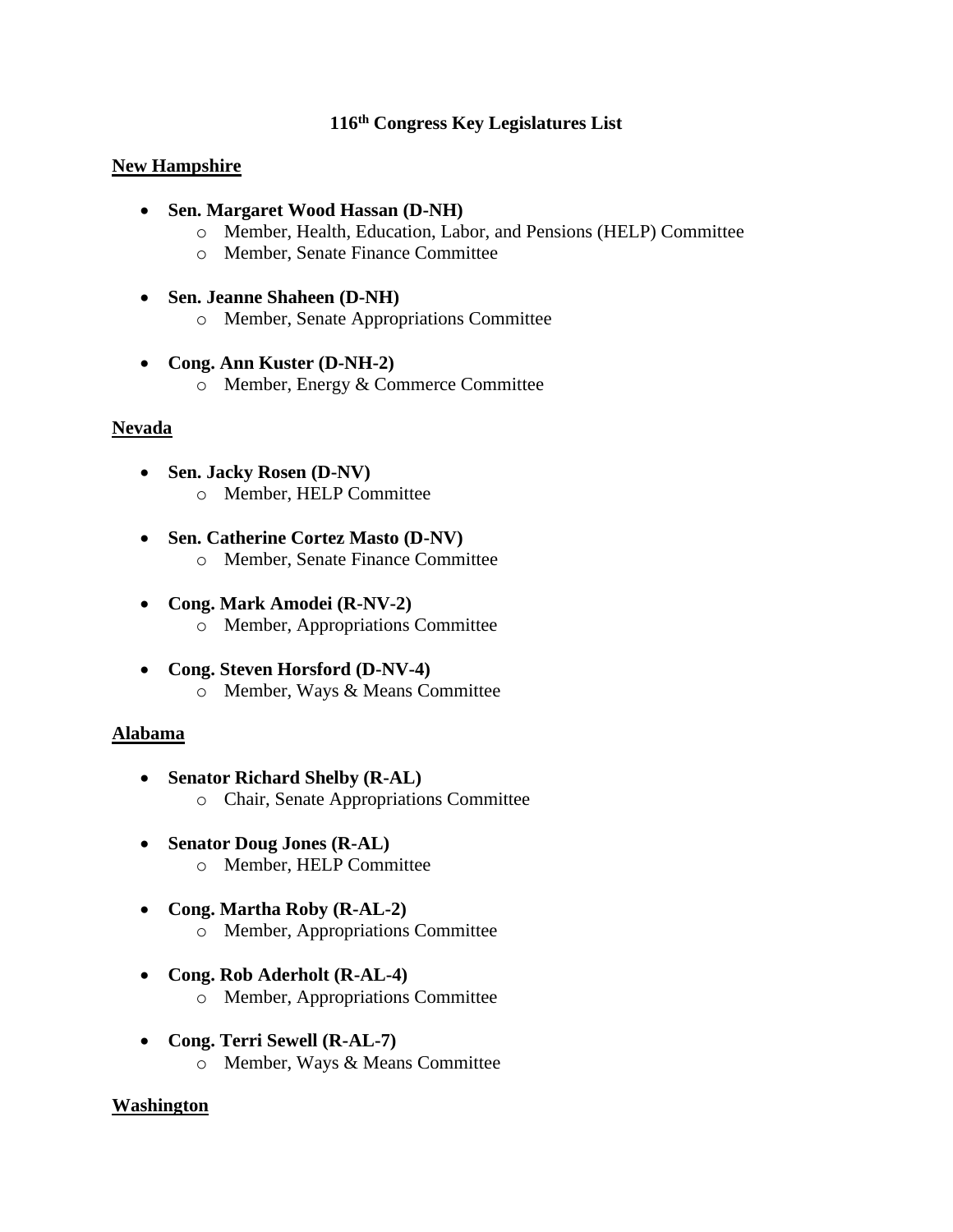- **Sen. Patty Murray (D-WA)**
	- o Ranking Member, HELP Committee
	- o Ranking Member, Labor-HHS-Education (LHHS) Appropriations Subcommittee
- **Senator Maria Cantwell (D-WA)**
	- o Member, Finance Committee
- **Cong. Suzan DelBene (D-WA-1)**  o Member, Ways & Means Committee
- **Cong. Jamie Herrera Beutler (R-WA-3)** o Member, Appropriations Committee
- **Cong. Dan Newhouse (R-WA-4)**  o Member, Appropriations Committee
- **Cong. Cathy McMorris Rodgers (R-WA-5)** o Member, Energy & Commerce Committee
- **Cong. Derek Kilmer (D-WA-6)**  o Member, Appropriations Committee

#### **Missouri**

- **Sen. Roy Blunt (R-MO)** o Chair, LHHS Appropriations Subcommittee
- **Cong. Billy Long (R-MO-7)** o Member, Energy & Commerce Committee

#### **Illinois**

- **Sen. Richard Durbin (D-IL)** o Member, Appropriations Committee
- **Cong. Bobby Rush (D-IL-1)** o Member, Energy & Commerce Committee
- **Robin Kelly (D-IL-2)**
	- o Member, Energy & Commerce Committee
- **Cong. Mike Quigley (D-IL-5)** o Member, Appropriations Committee
- **Cong. Danny Davis (D-IL-7)**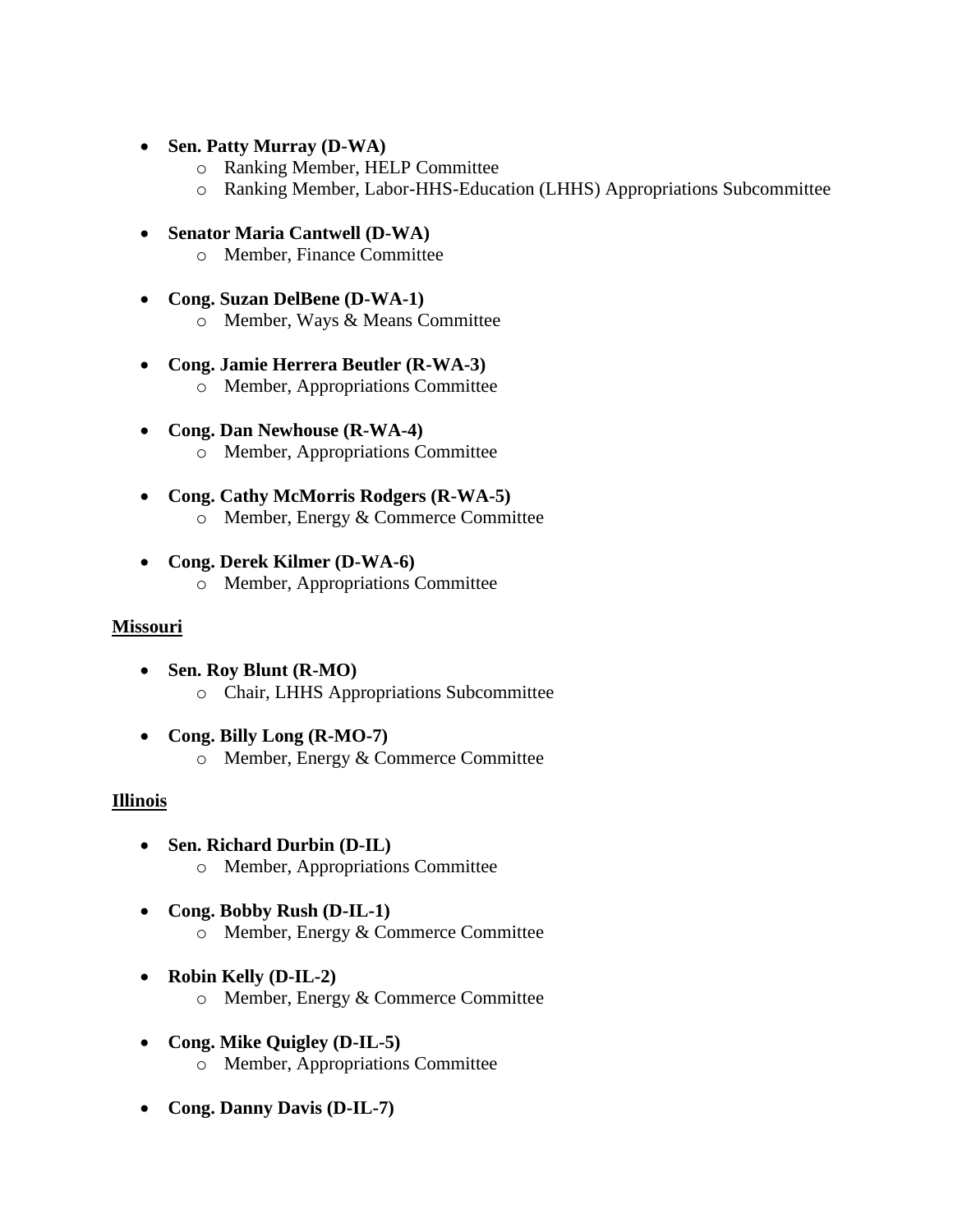- o Member, Ways & Means Committee
- **Cong. Jan Schakowsky (D-IL-9)** o Member, Energy & Commerce Health Subcommittee
- **Cong. Bradley Schneider (D-IL-10)** o Member, Ways & Means Committee
- **Cong. John Shimkus (R-IL-15)**  o Member, Energy & Commerce Committee
- **Cong. Adam Kinzinger (R-IL-16)**  o Member, Energy & Commerce Committee
- **Cong. Cheri Bustos (D-IL-17)**  o Member, Appropriations Committee

## **California**

- **Senator Diane Feinstein (D-CA)** o Member, Appropriations Committee
- **Cong. Mike Thompson (D-CA-5)**  o Member, Ways & Means Committee
- **Cong. Doris Matsui (D-CA-6)** o Member, Energy & Commerce Committee
- **Cong. Jerry McNerney (D-CA-9)**  o Member, Energy & Commerce Committee
- **Cong. Barbara Lee (D-CA-13)**  o Member, Appropriations Committee
- **Cong. Anna Eshoo (D-CA-18)**  o Chair, Energy & Commerce Health Subcommittee
- **Cong. Jimmy Pennetta (D-CA-20)** o Member, Ways & Means Committee
- **Cong. Judy Chu (D-CA-27)** o Member, Ways & Means Committee
- **Cong. Tony Cardenas (D-CA-29)** o Member, Energy & Commerce Committee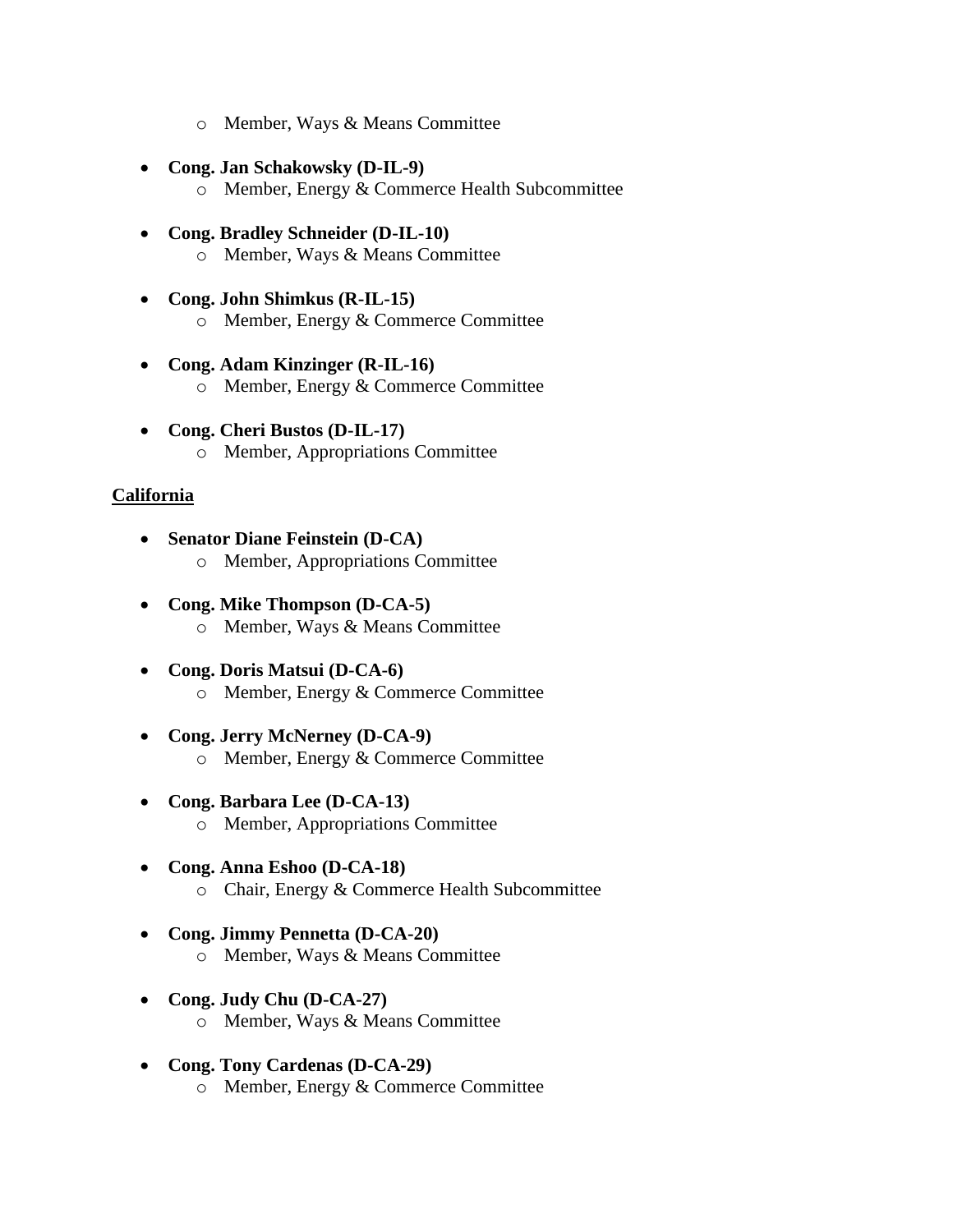- **Cong. Pete Aguilar (D-CA-31)**  o Member, Appropriations Committee
- **Cong. Jimmy Gomez (D-CA-34)** o Member, Ways & Means Committee
- **Cong. Raul Ruiz (D-CA-36)** o Member, Energy & Commerce Committee
- **Cong. Linda Sanchez (D-CA-38)** o Member, Ways & Means Committee
- **Cong. Lucille Roybal-Allard (D-CA-40)** o Member, Appropriations Committee
- **Cong. Ken Calvert (R-CA-42)** o Member, Appropriations Committee
- **Cong, Nanette Barragan (D-CA-44)** o Member, Energy & Commerce Committee
- **Cong. Scott Peters (D-CA-52)** o Member, Energy & Commerce Committee

## **Oregon**

- **Senator Jeff Merkley (D-OR)** o Member, Appropriations Committee
- **Senator Ron Wyden (D-OR)** o Ranking Member, Finance Committee
- **Cong. Greg Walden (R-OR-2)** o Chair, Energy & Commerce Committee
- **Cong. Earl Blumenauer (D-OR-2)** o Member, Ways & Means Committee
- **Cong. Kurt Schrader (D-OR-5)** o Member, Energy & Commerce Committee

#### **Montana**

- **Sen. Steve Daines (R-MT)**
	- o Member, Senate Appropriations Committee
	- o Member, Finance Committee